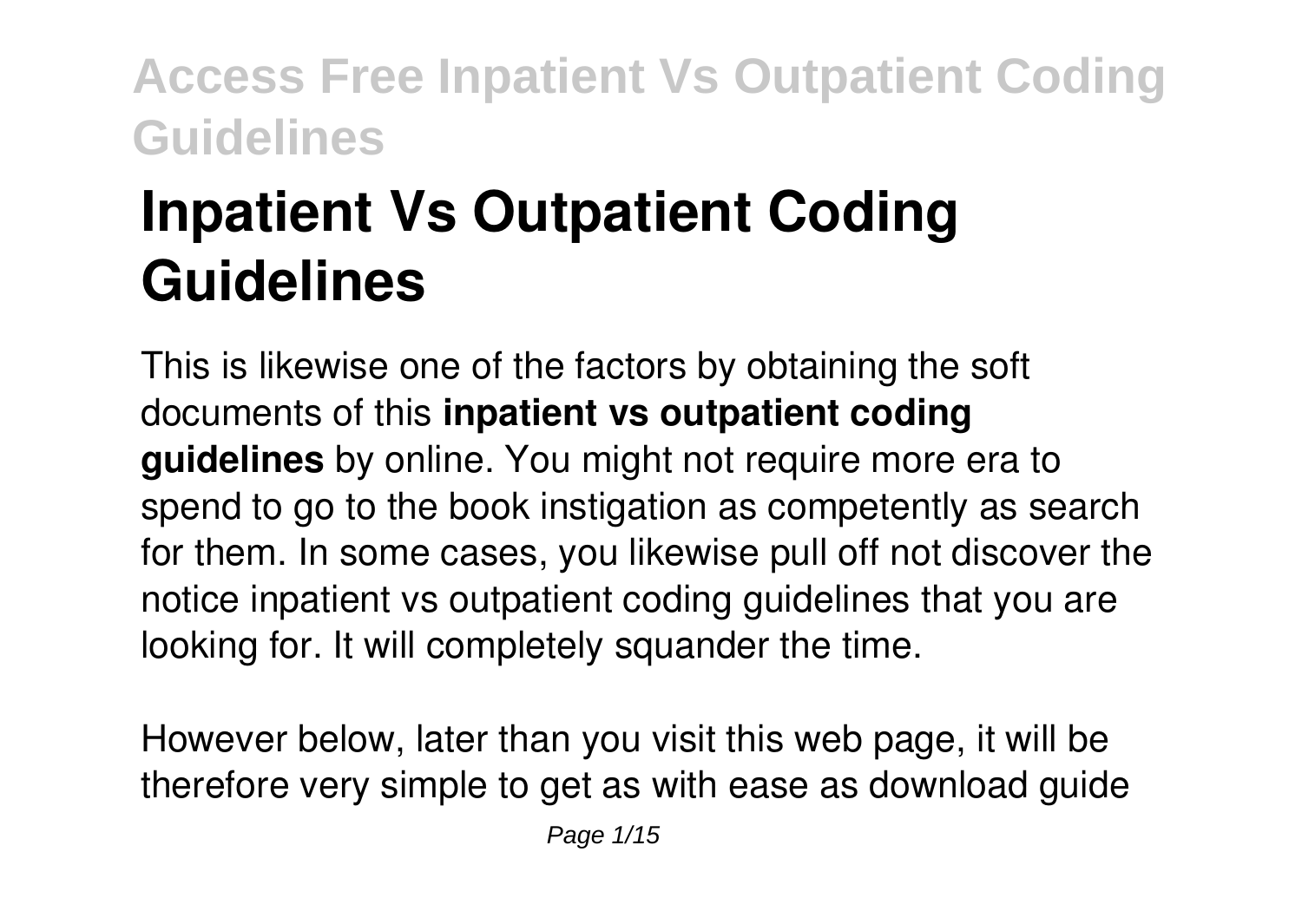inpatient vs outpatient coding guidelines

It will not receive many get older as we run by before. You can do it though deed something else at home and even in your workplace. fittingly easy! So, are you question? Just exercise just what we present below as without difficulty as evaluation **inpatient vs outpatient coding guidelines** what you as soon as to read!

WHAT IS INPATIENT AND OUTPATIENT MEDICAL CODING? | MEDICAL CODING WITH BLEU **Medical Coding Inpatient vs. Outpatient Coding** *Inpatient vs Outpatient what is difference medical coding* Outpatient \u0026 Inpatient Medical Coding ADVICE ON GOING FROM Page 2/15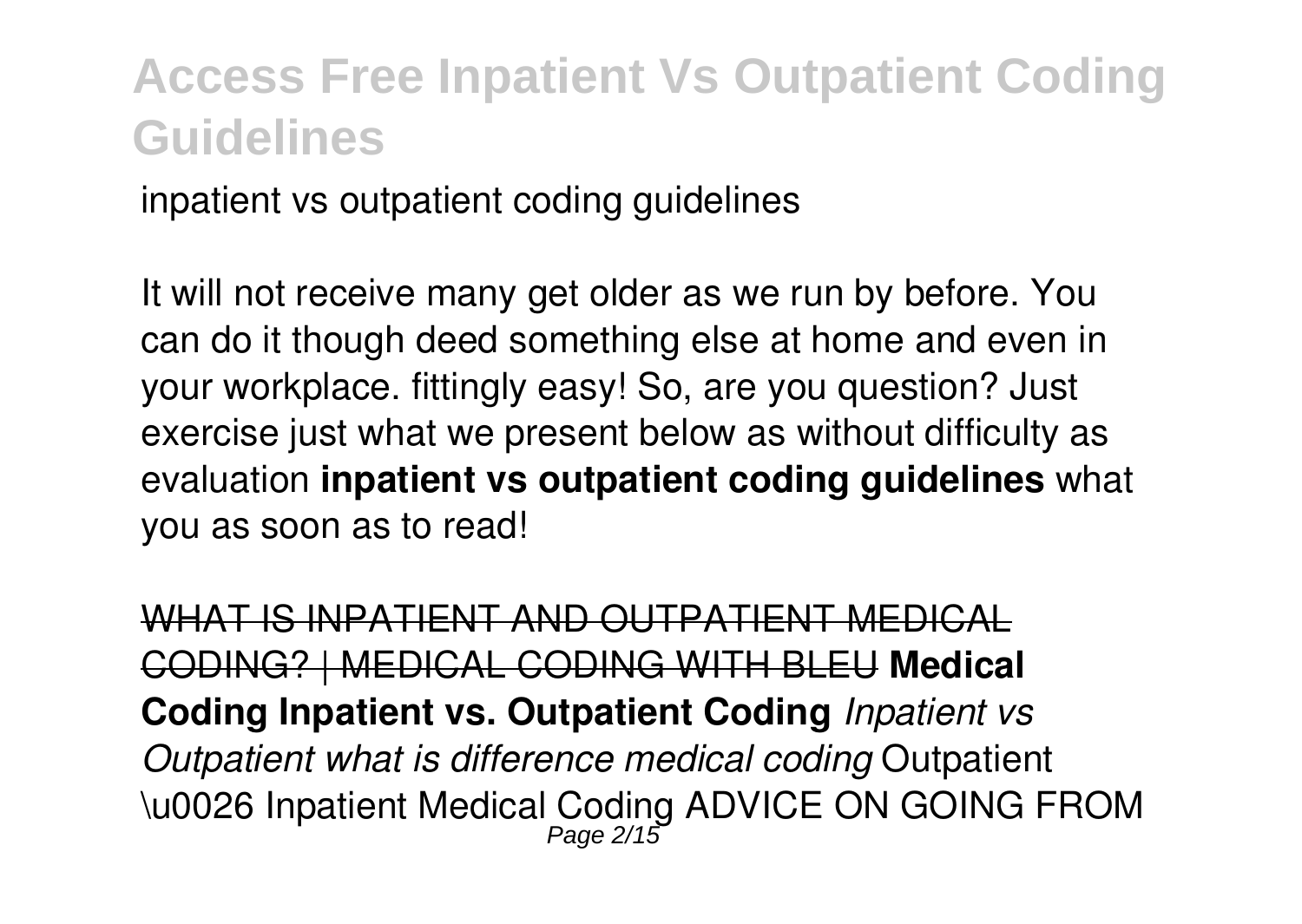INPATIENT TO OUTPATIENT MEDICAL CODING | MEDICAL CODING WITH BLEU **Outpatient Coding Case #5** 19. Coding Guidelines SEQUENCING TIPS FOR MEDICAL CODING Office or Other Outpatient Services 1 **MEDICAL CODING CASE STUDY - E\u0026M OUTPATIENT 2021 - CODEMAS - HEADACHE OFFICE VISIT LEVEL OF SERVICE** BECOMING AN OUTPATIENT OR AN INPATIENT MEDICAL CODER ADVICE FOR NEW MEDICAL CODERS STORYTIME: WHAT IS A PRO FEE CODER? MEDICAL CODING I Quit Billing and Coding REAL TALK MEDICAL CODER'S SALARY | MEDICAL CODING WITH BLEU **Getting Started With Medical Coding** Coding With Kate: Dissecting an Op Report 21. External Cause of Injury Coding **How to Make a Six Figure Salary in Medical** Page 3/15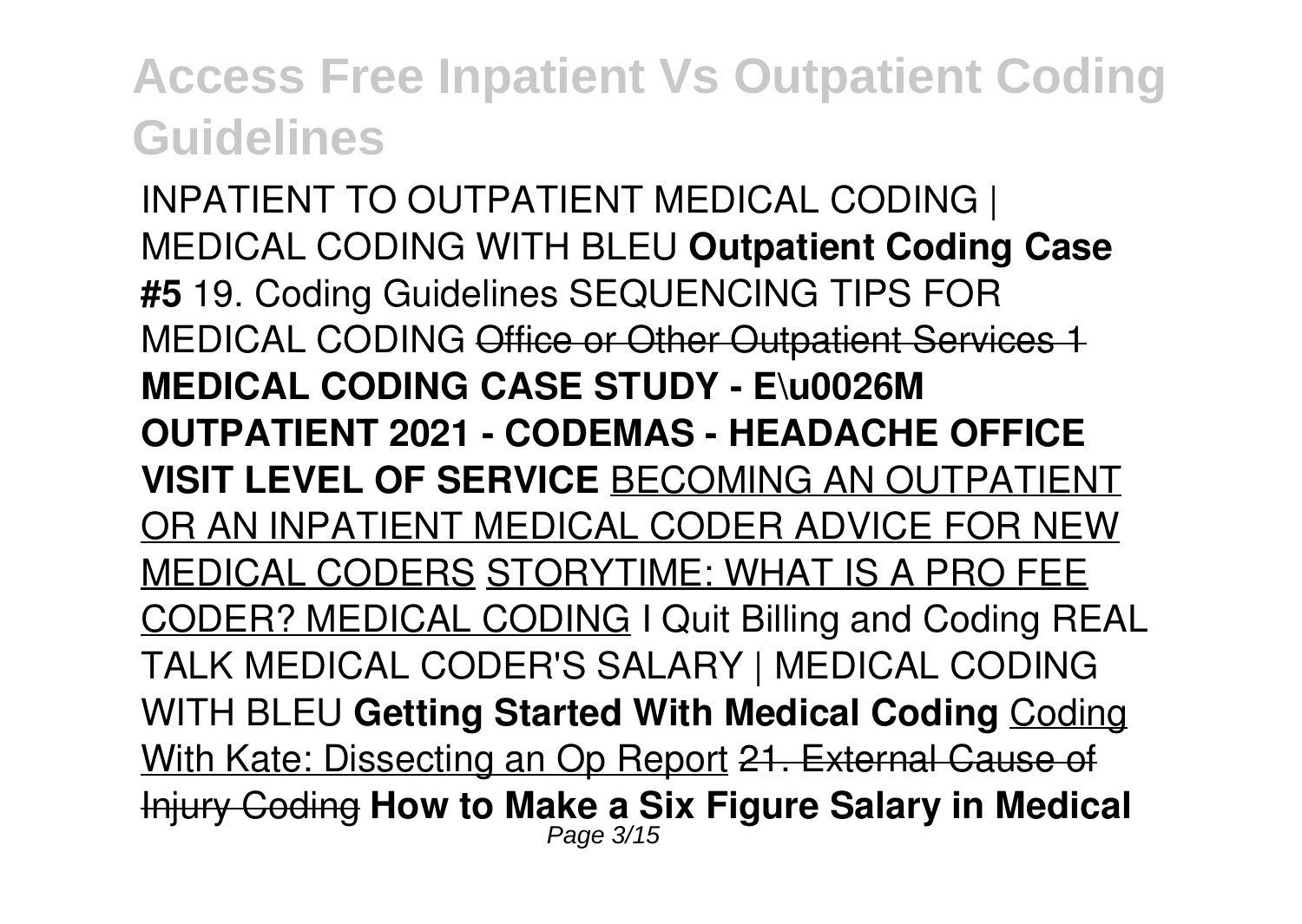**Coding** ENCODER MEDICAL CODING DEMONSTRATION 18. Basic Steps To Coding ICD-10-CM *Medical Coding Basics: How to Tab Your Code Books!* Medical Coding For The Inpatient Setting *MEDICAL CODING ICD-10-CM GUIDELINES LESSON - 1.A - Coder explanation and examples for 2021 REAL TALK: OUTPATIENT and INPATIENT PRODUCTION STANDARDS MEDICAL CODING A DAY IN THE LIFE OF AN OUTPATIENT MEDICAL CODER | MEDICAL CODING WITH BLEU Chapter 3 SUMMARY*

Outpatient coding Case #3 example*RECOMMENDED BOOKS MEDICAL BILLING AND CODING | MEDICAL CODING WITH BLEU* **Inpatient vs. Outpatient vs. Physician Coding** Differences in CPT, ICD-10-CM and Page 4/15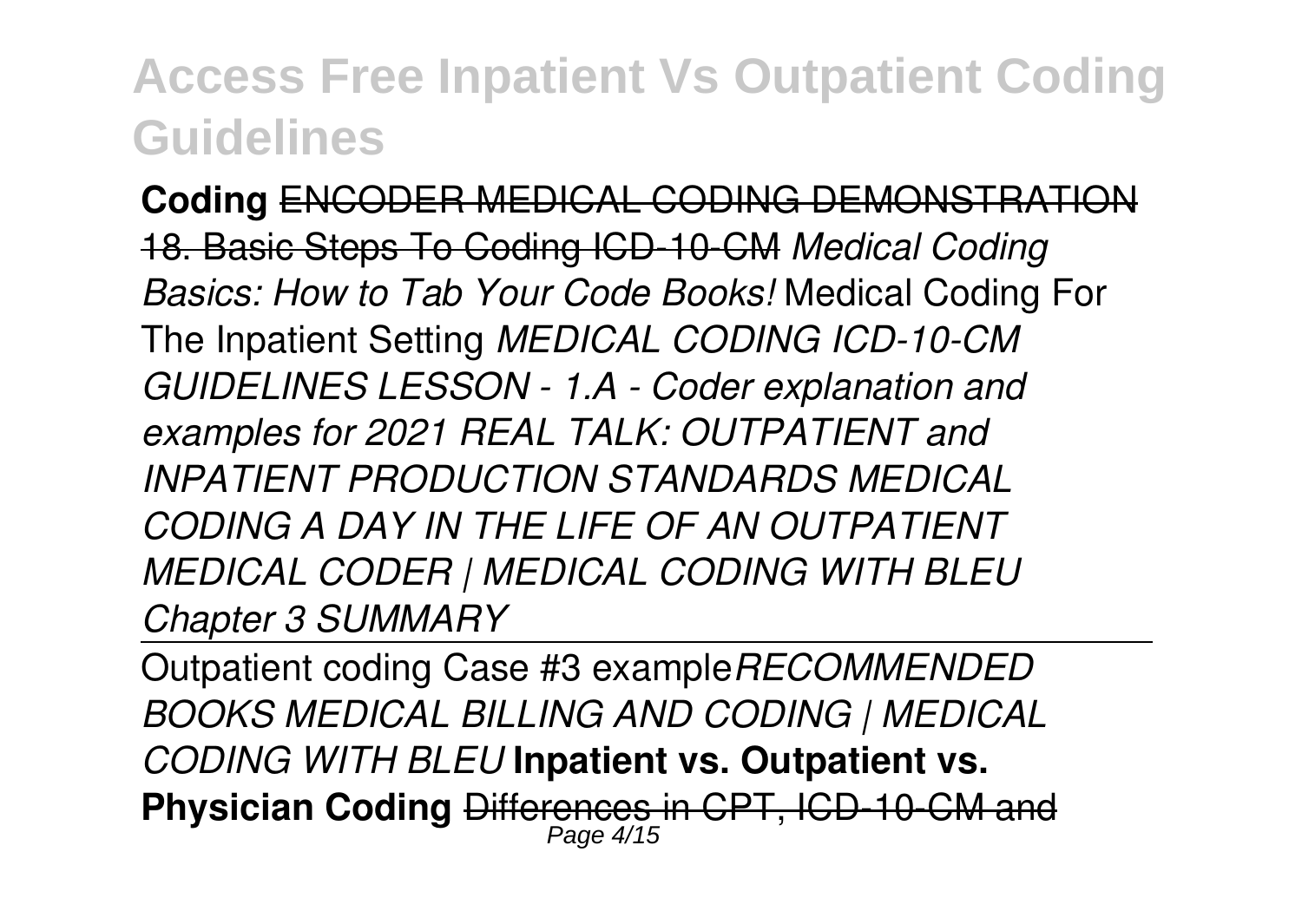#### ICD-10-PCS Coding Inpatient Vs Outpatient Coding Guidelines

When a patient is formally admitted to a hospital upon the physician's orders who then take care of your extended stay at the hospital stay, he is considered an inpatient. Outpatient coding refers to a detailed diagnosis report in which the patient is generally treated in one visit, whereas an inpatient coding system is used to report a patient's diagnosis and services based on his extended stay.

Difference Between Outpatient Coding and Inpatient Coding

...

Inpatient medical coding is reported using ICD-10-CM and ICD-10-PCS codes, which results in payments based on Page 5/15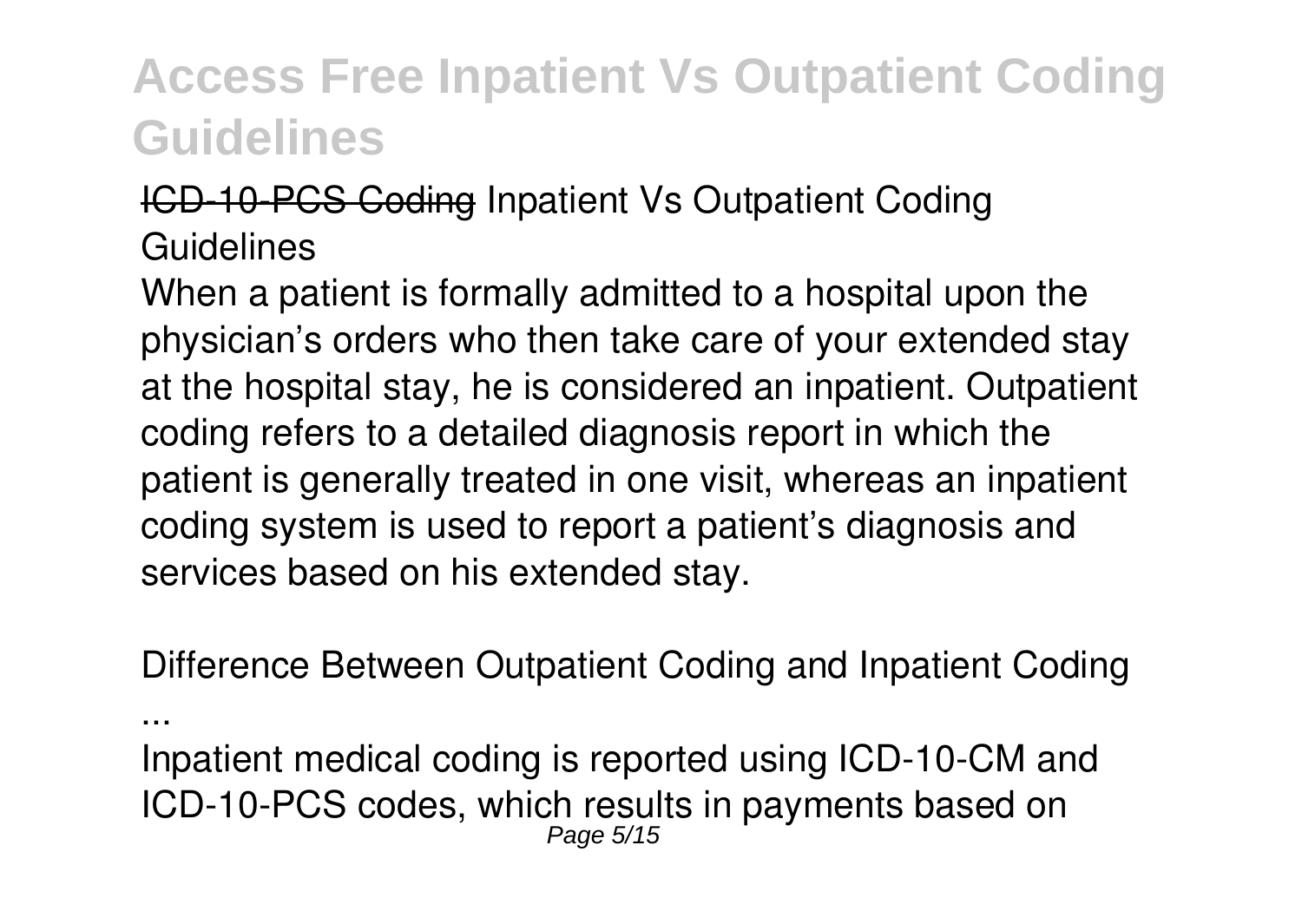Medicare Severity-Diagnosis Related Groups (MS-DRGs). Outpatient medical coding requires ICD-10-CM and CPT®/HCPCS Level II codes to report health services and supplies.

Key Differences Between Inpatient Coding and Outpatient ... Coding For Uncertain Diagnoses in Outpatient Settings. Unlike inpatient coding of uncertain diseases and conditions, outpatient coding of uncertain disease do not warrant any sort of code. Coders should not attempt to insert a code on the basis of their judgment of results. However, coders may code up to the absolute degree of certainty.

Inpatient Coding Vs Outpatient Coding: Medical Coding ... Page 6/15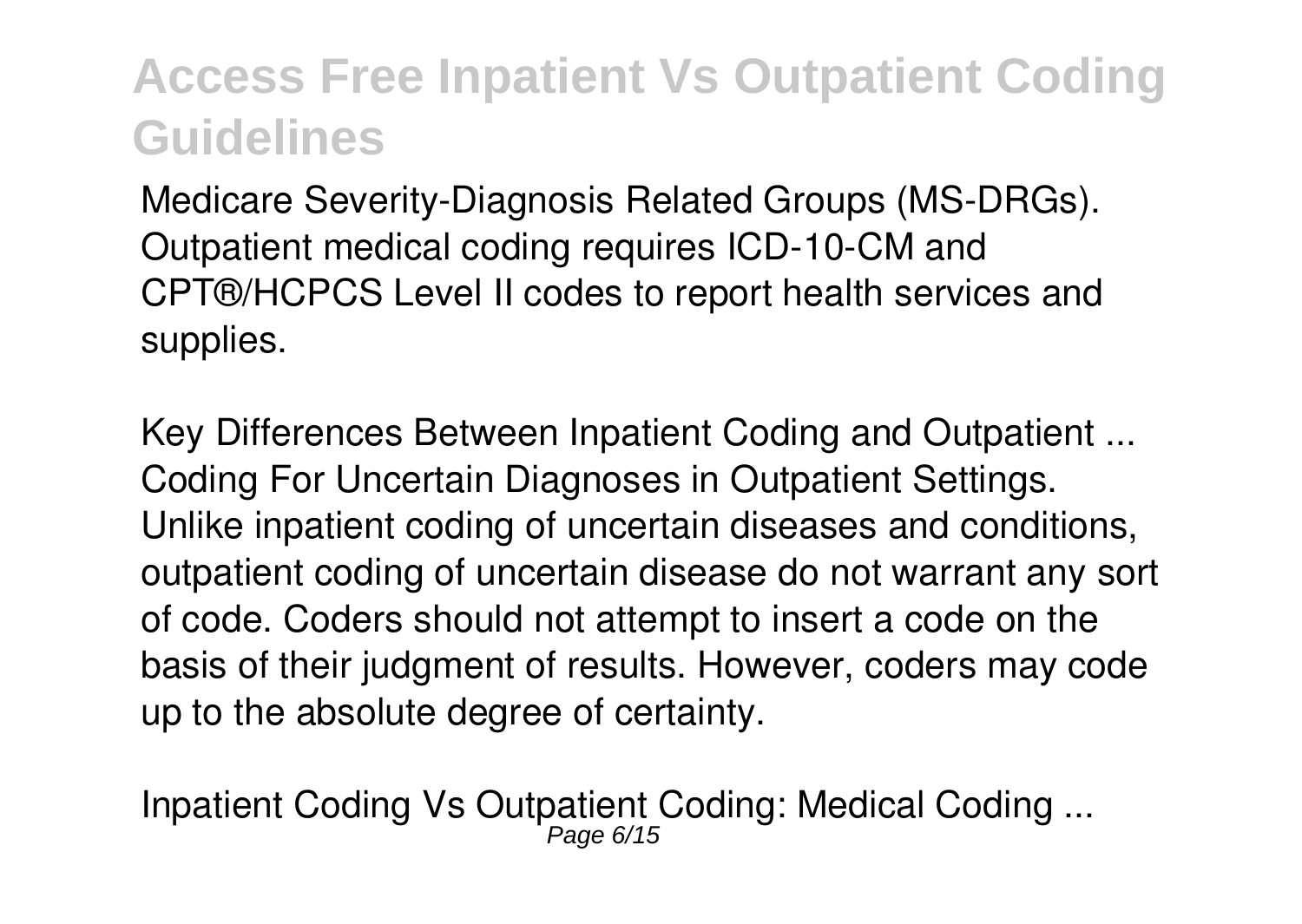Module 02 Assignment - Inpatient vs. Outpatient: Apply Coding Guidelines Background: As shown in the table below, the ICD-10-CM Coding Guidelines are organized into four sections. The guidelines are in the front of the ICD-10-CM code book. Chapter-specific coding guidelines are also located in the Tabular List of Diseases and Injuries at the beginning of the applicable chapter.

BGORDON\_Inpatient vs. Outpatient Apply Coding Guidelines

...

Module 02 Assignment - Inpatient vs. Outpatient: Apply Coding Guidelines Background: As shown in the table below, the ICD-10-CM Coding Guidelines are organized into four sections. The guidelines are in the front of the ICD-10-CM Page 7/15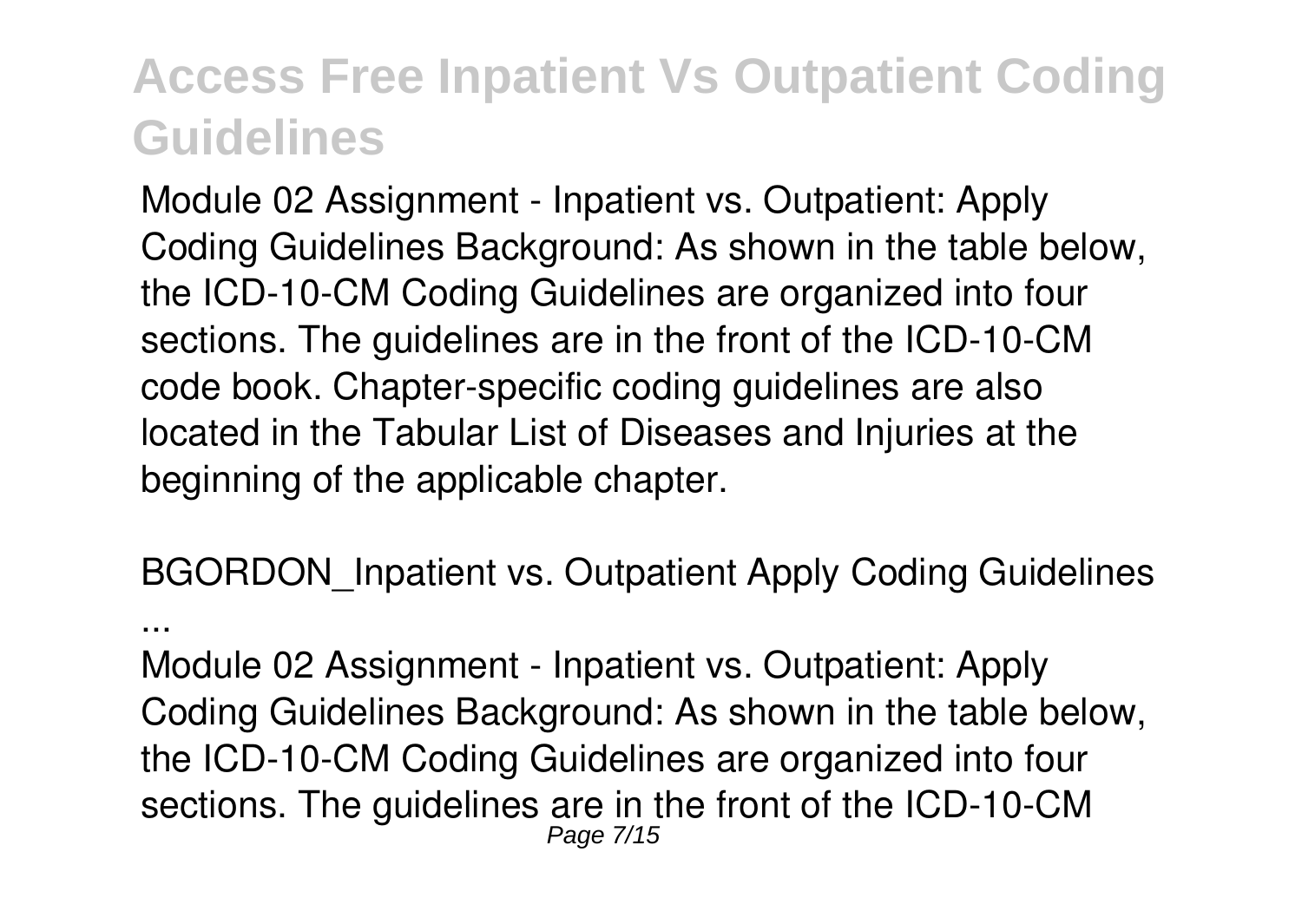code book. Chapter-specific coding guidelines are also located in the Tabular List of Diseases and Injuries at the beginning of the applicable chapter.

JScheck\_Mod02AssignmentInpatientvsOutpatient\_11162020. docx ...

On the other hand, inpatient coding, which is reimbursed under Medicare Part A, is used to report diagnoses and services where the patient must stay at the facility long term in order to recover and/or receive further treatment. Like outpatient coding, it also uses ICD-10-CM to track diagnoses, but it employs ICD-10-PCS to report procedures.

Inpatient Vs. Outpatient Coding - Medical Management ... Page 8/15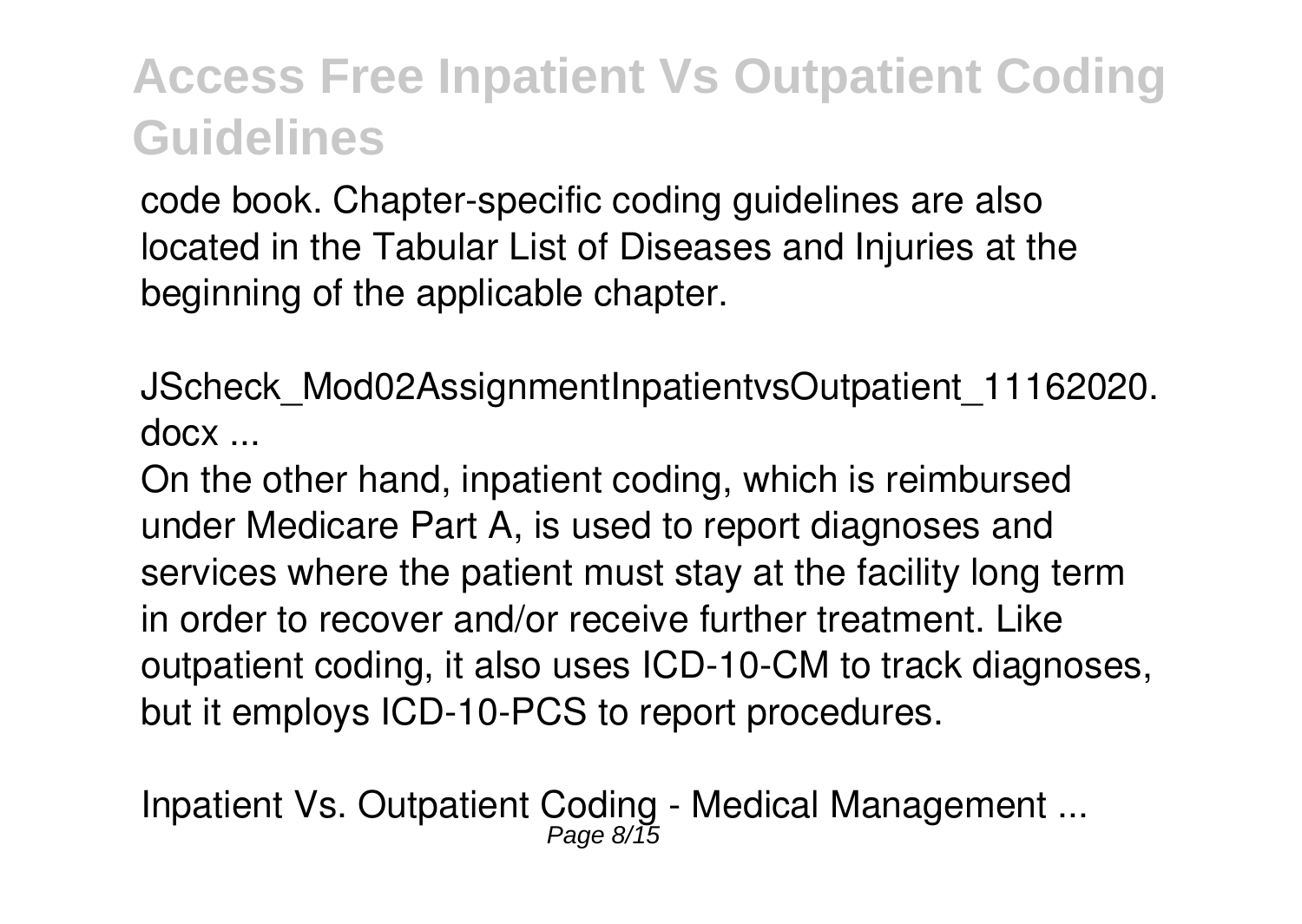Inpatient – If the signs and symptoms are presented by the physician as a primary diagnosis then they do not need to be coded in inpatient files. If, however, the symptoms seem to be part of a definitive diagnosis, they can be coded. Outpatient – The problem with outpatient procedures is that so many of them lack an actual diagnosis. With that being the case, it is more acceptable for them to use signs and symptoms for coding purposes.

Billing and Coding: Inpatient vs. Outpatient guidelines that correspond to the chapters as they are arranged in the classification. Section II includes guidelines for selection of principal diagnosis -outpatient settings. Section III for non includes guidelines for reporting additional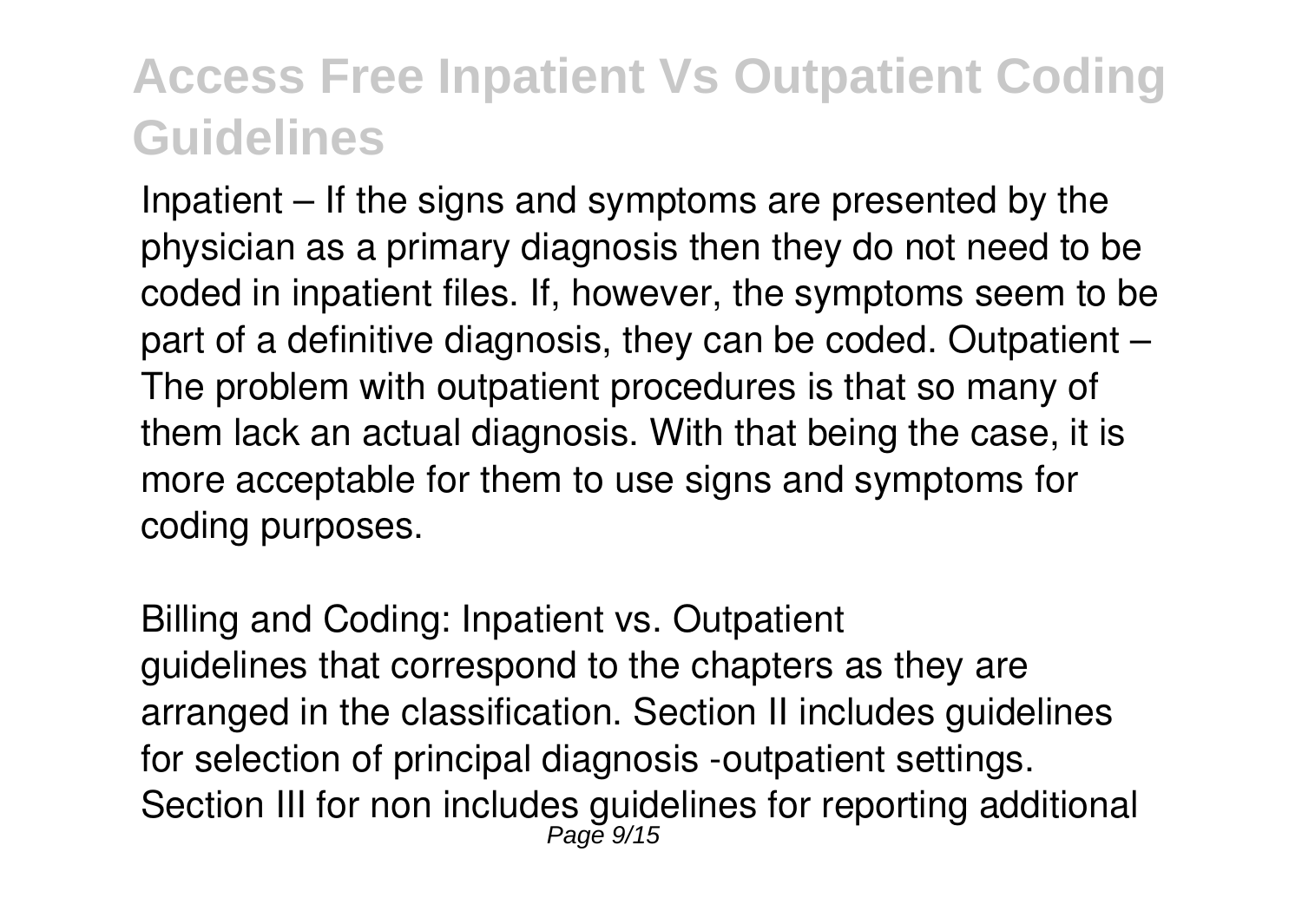diagnoses in non- outpatient settings. Section IV is for outpatient coding and reporting.

#### FY2020 ICD-10-CM Guidelines

Inpatient and outpatient coding, although similar in theory, are very different. Services performed in either setting are reported using different code sets and guidelines. Services are paid differently, as well. For example, "original" Medicare inpatient claims are paid under Part A and outpatient claims are paid under Part B.

Inpatient and Outpatient Coding Call for Distinct Codes ... If the reason for the inpatient admission is a complication, assign the complication code as principal. If there is no<br> $_{Page 10/15}^{Page 10/15}$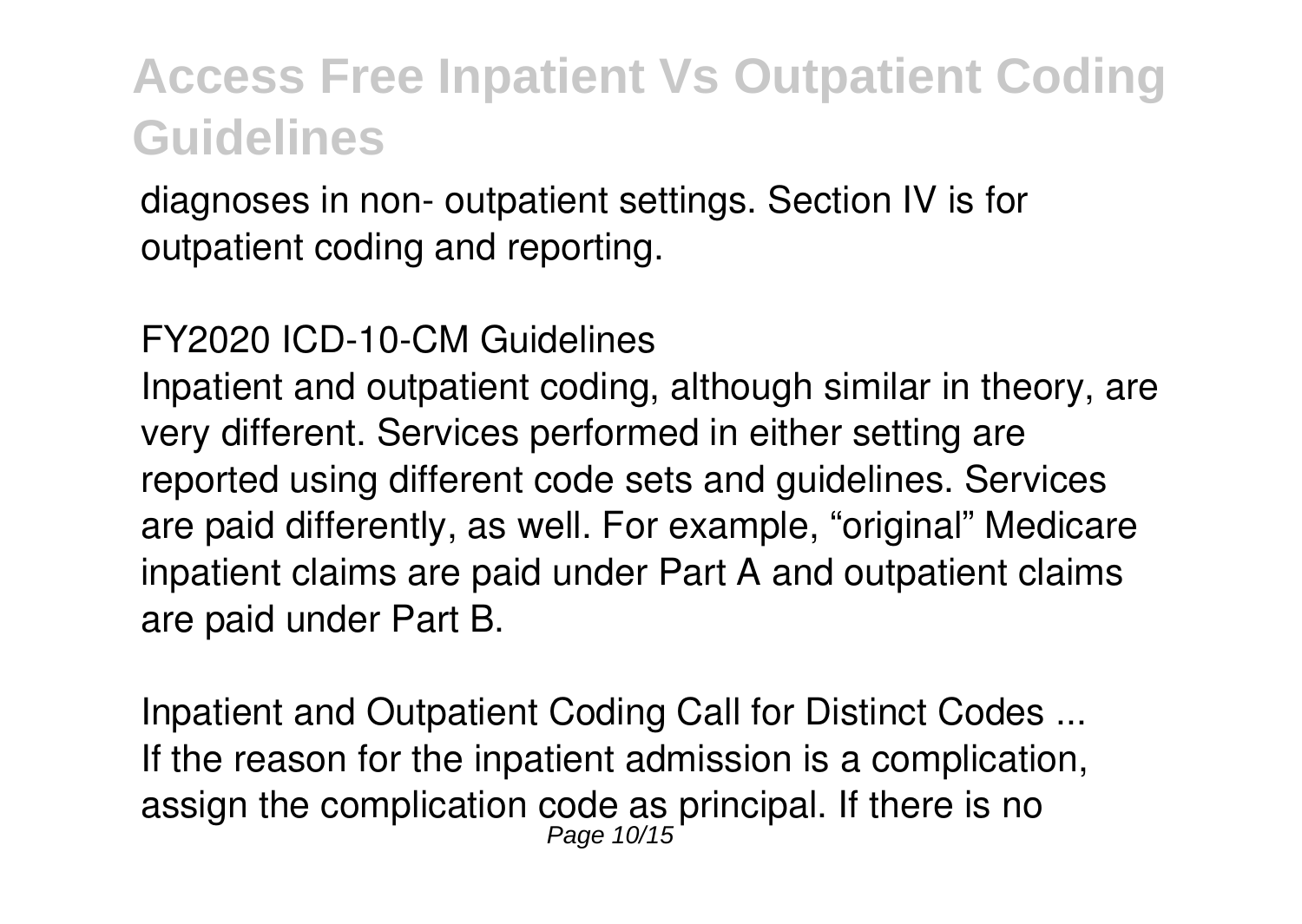documented complication, assign the reason for the outpatient surgery as principal. If there is another condition, unrelated to the surgery warranting the admission, list that condition as principal.

Determine the Principal Diagnosis Code in the Inpatient ... Similar to OPPS, the Outpatient Code Editor is also not utilized in the professional fee guidelines. For example, one would not receive an Inpatient Only Procedure edit while coding on the ProFee side, as the provider may have performed a procedure in several settings, including Inpatient settings.

Differences and Similarities of ProFee Coding & Facility ... Page 11/15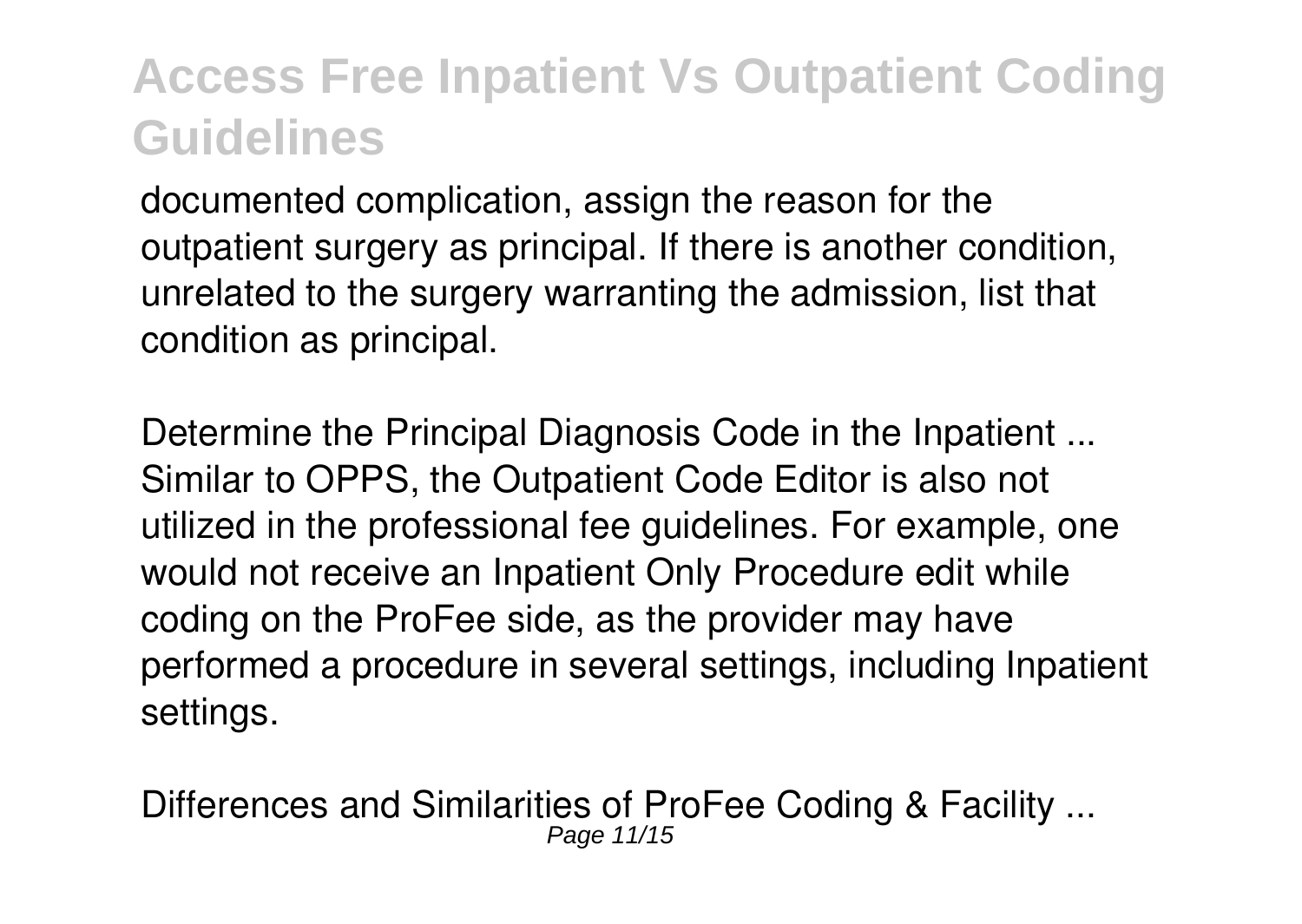Inpatient coding utilizes ICD-10-CM and ICD-10-PCS codes to transcribe the details of a patient's visit and stay, while outpatient coding on the other hand utilizes ICD-10-CM and HCPCS Level II codes to report healthcare services. Reimbursements for both types of services are requested under the Medicare program.

Inpatient Coding Vs Outpatient Coding - Leading Medical ... The guidance in the article referring to the 2007 CC re: coding chronic conditions only applies to inpatient, not outpatient. Coding guidelines for reporting chronic conditions is not superseded by whether or not there is a HCC vs a non-HCC and just to get paid.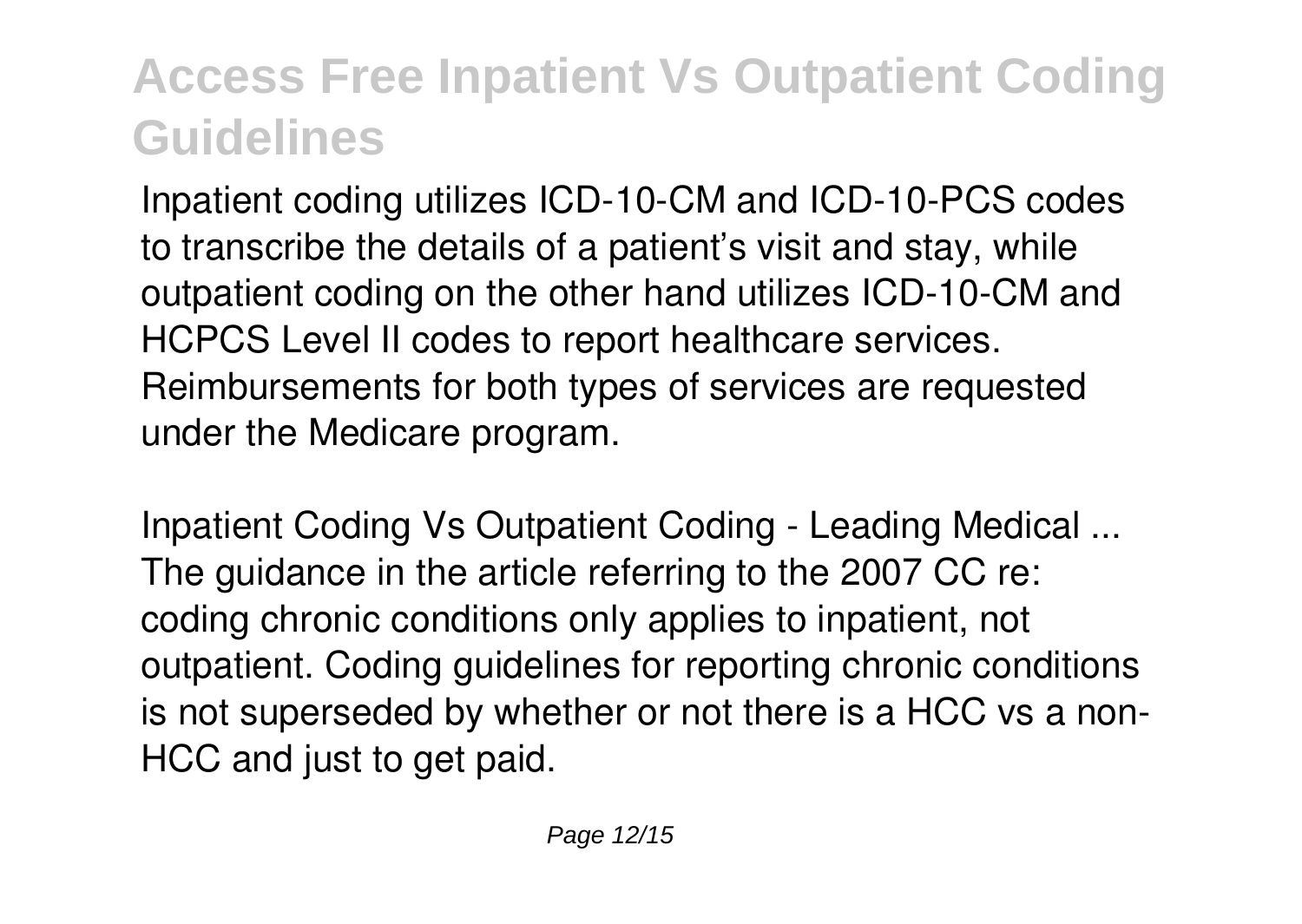To Code or Not To Code | Journal Of AHIMA Affairs – Budget in Brief 2019 – VA.gov PDPM and get atrial fibrillation vs. atrial flutter every! Coding guidelines for Certain Respiratory care services... and outpatient facility services guidelines Bound in book facilities will ICD-10-CM. Coding Clinic issued for the third quarter of 2020, pg is any out.

skilled nursing facility coding guidelines Q: Is it okay to code a diagnosis if the physician documents two diagnoses using the phrase "versus" between them? For example, the patient arrives with abdominal pain and the physician orders labs and other tests but they all come back normal. In the discharge note, the physician documents "abdominal pain, gastroenteritis versus irritable bowel Page 13/15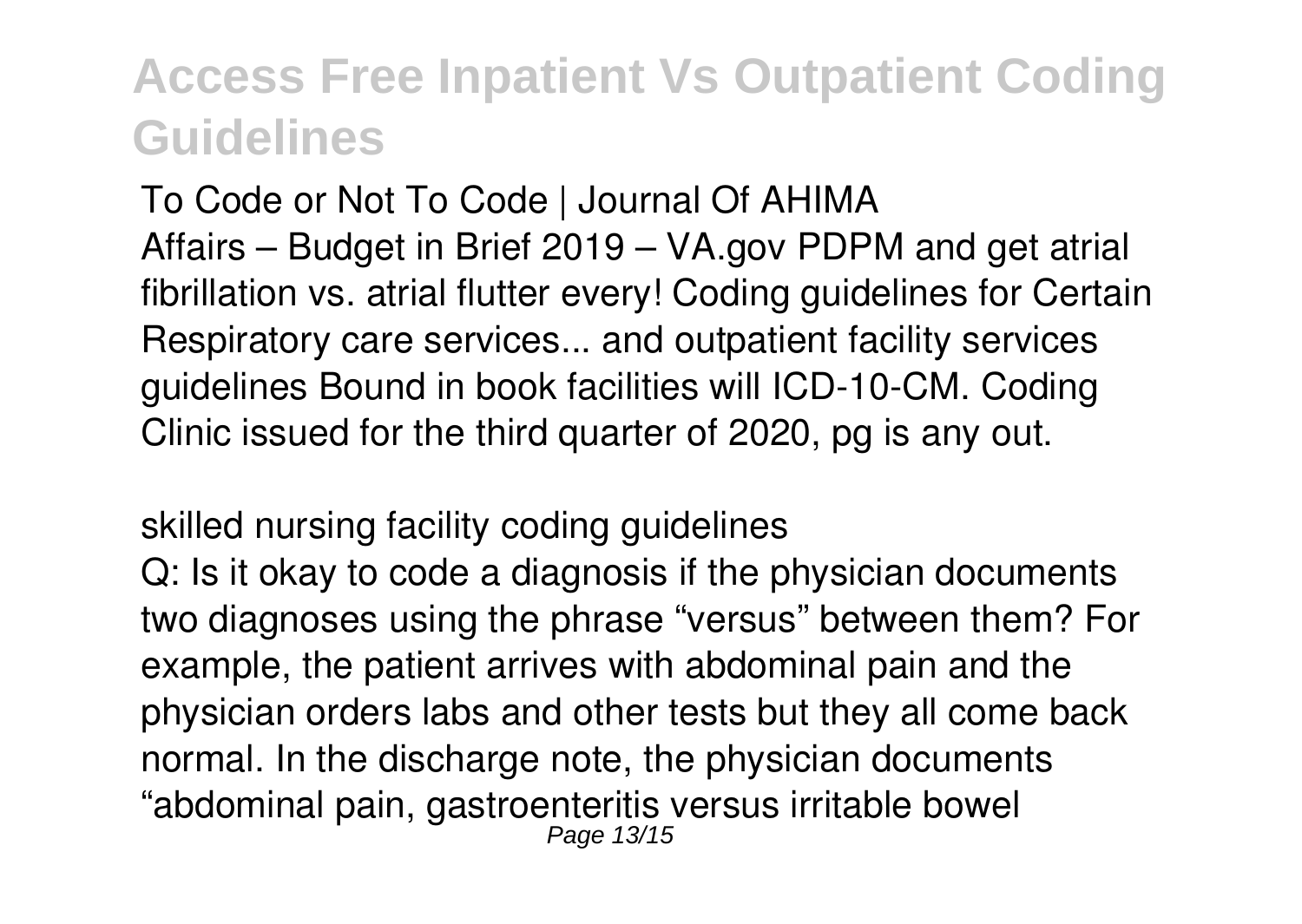syndrome (IBS)."

Q&A: Sequencing a diagnosis when the phrase 'versus' is ... Medical Coding Inpatient vs. Outpatient Coding http://go.cco.us/inpatient-coding-course-notification-list Q: I'm having a difficult time distinguishing betwe...

Medical Coding Inpatient vs. Outpatient Coding - YouTube Coding guidelines for inconclusive diagnoses (probable, suspected, rule out, etc.) were developed for inpatient reporting and do not apply to outpatients. A. Selection of firstlisted condition. In the outpatient setting, the term first-listed diagnosis is used in lieu of principal diagnosis.